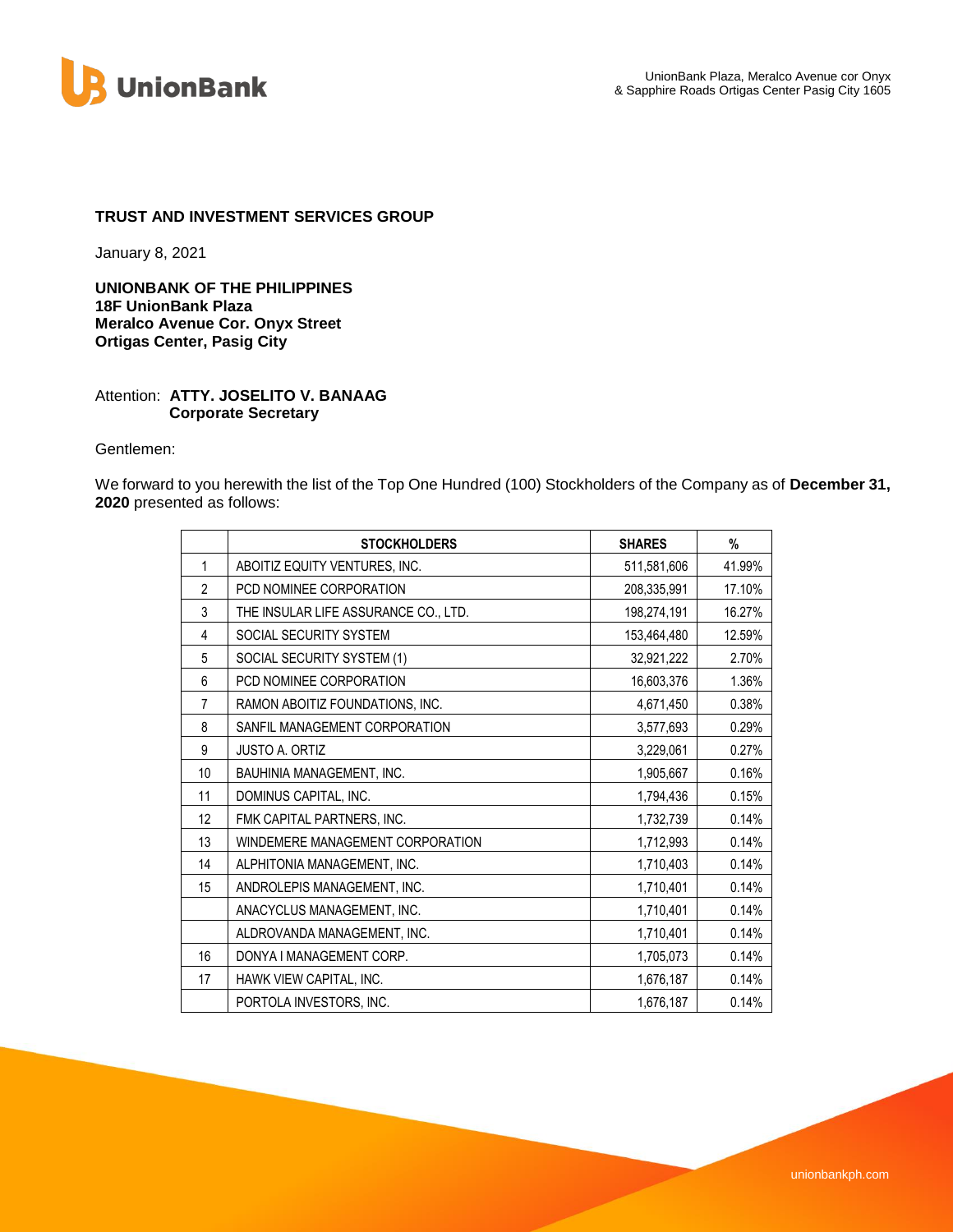B UnionBank

| 18 | CIA MANAGEMENT CORPORATION                                  | 1,587,401 | 0.13% |
|----|-------------------------------------------------------------|-----------|-------|
|    | ASPIRA MANAGEMENT, INC.                                     | 1,587,401 | 0.13% |
|    | FORTES MANAGEMENT, INC.                                     | 1,587,401 | 0.13% |
| 19 | AZURA MANAGEMENT, INC.                                      | 1,587,399 | 0.13% |
| 20 | LUIS MIGUEL O. ABOITIZ                                      | 1,547,777 | 0.13% |
| 21 | DARUMA HOLDINGS CORP.                                       | 1,500,000 | 0.12% |
| 22 | MOREFUND CORPORATION                                        | 1,453,480 | 0.12% |
| 23 | THINEZ CORP.                                                | 1,315,658 | 0.11% |
| 24 | ANSO MANAGEMENT CORPORATION                                 | 1,307,578 | 0.11% |
| 25 | PARRAZ DEVELOPMENT CORP.                                    | 1,173,917 | 0.10% |
| 26 | TEODORO M. PANGANIBAN                                       | 1,133,798 | 0.09% |
| 27 | MYA MANAGEMENT & DEVELOPMENT CORPORATION                    | 1,096,293 | 0.09% |
| 28 | OIGIMER CORP.                                               | 969,343   | 0.08% |
| 29 | UNIONBANK TISG AS TRUSTEE FOR TA#1B1-357-11                 | 953,122   | 0.08% |
|    | UNIONBANK TISG AS INVESTMENT MANAGER FOR IMA#PH<br>3Q201692 | 953,122   | 0.08% |
| 30 | SALTORE HOLDING CORPORATION                                 | 902,699   | 0.07% |
| 31 | <b>FELICITOUS CORPORATION</b>                               | 839,584   | 0.07% |
| 32 | ARRAYANES CORPORATION                                       | 821,911   | 0.07% |
| 33 | ELVARO HOLDINGS, INC.                                       | 676,281   | 0.06% |
|    | NEWMOR77 HOLDINGS, INC.                                     | 676,281   | 0.06% |
| 34 | BINGO BANGO MANAGEMENT, INC.                                | 609,702   | 0.05% |
| 35 | <b>GETARIA MANAGEMENT INC.</b>                              | 609,683   | 0.05% |
| 36 | ANTARTICA MANAGEMENT INC.                                   | 609,670   | 0.05% |
| 37 | SANFIL CORPORATION                                          | 556,403   | 0.05% |
| 38 | MARIE AIMEE S. TUMAO                                        | 539,019   | 0.04% |
| 39 | ELGOIBAR DEVELOPMENT CORPORATION                            | 522,630   | 0.04% |
|    | <b>ISPASTER DEVELOPMENT CORPORATION</b>                     | 522,630   | 0.04% |
| 40 | <b>BAZTAN DEVELOPMENT CORPORATION</b>                       | 522,628   | 0.04% |
| 41 | CHAROUM MANAGEMENT, INC.                                    | 509,372   | 0.04% |
|    | CARZEZ MANAGEMENT, INC.                                     | 509,372   | 0.04% |
| 42 | TUTUBELL MANAGEMENT, INC.                                   | 509,370   | 0.04% |
|    | IBERIAN CHALLENGE MANAGEMENT, INC.                          | 509,370   | 0.04% |
|    | MARQUEZ DE ZAFRA MANAGEMENT, INC.                           | 509,370   | 0.04% |
|    | KABULAHANAN MANAGEMENT, INC.                                | 509,370   | 0.04% |
|    | CHAMUEL MANAGEMENT, INC.                                    | 509,370   | 0.04% |
|    |                                                             |           |       |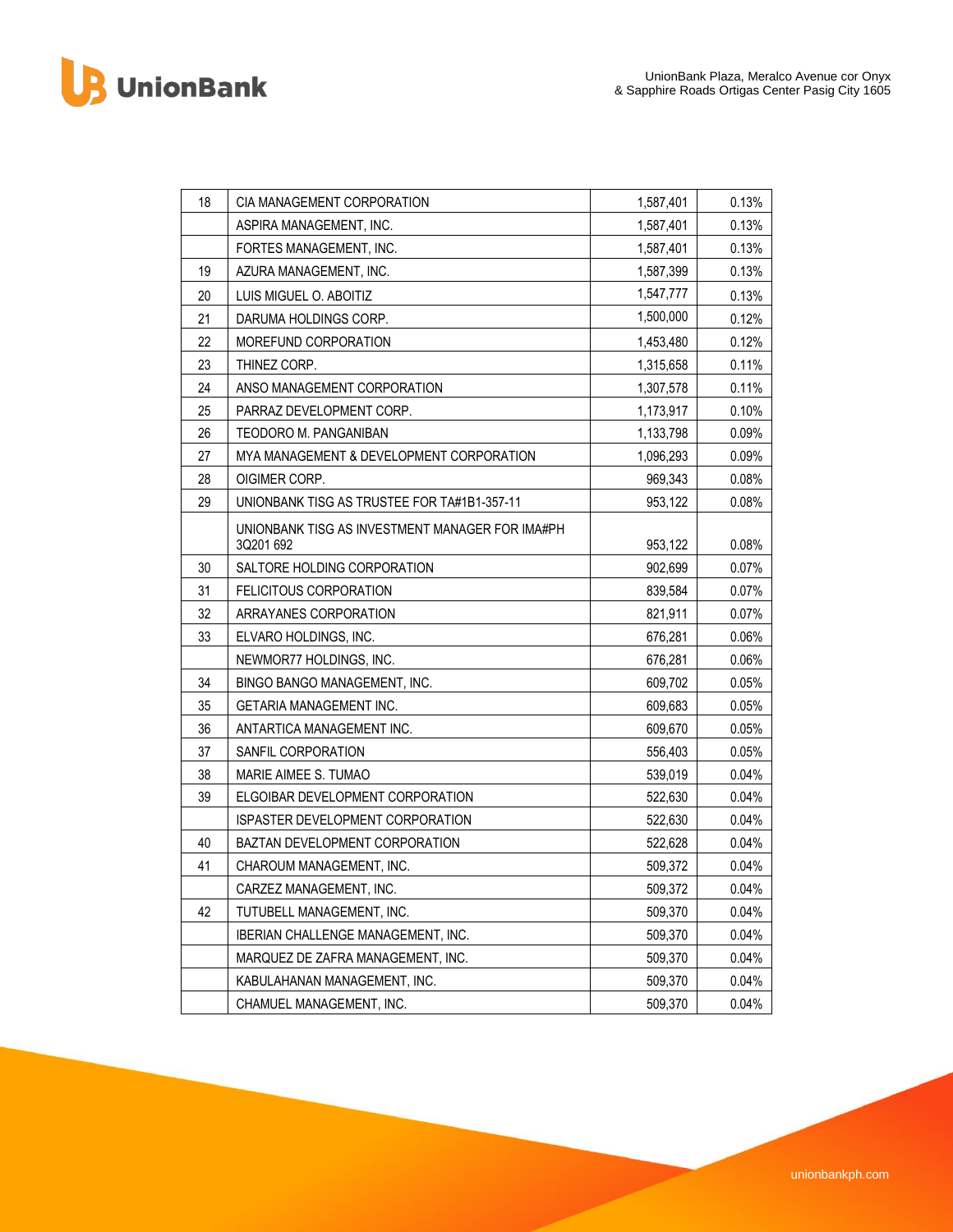B UnionBank

| 509,370<br>MAHARANIANA MANAGEMENT. INC.<br>SARIHINDI MANAGEMENT, INC.<br>509,370<br>CASSIEL MANAGEMENT, INC.<br>509,370<br>HINDIKURTA MANAGEMENT INC.<br>509,370<br>460,444<br>43<br>ERA MANAGEMENT DEVT. CORP.<br>44<br>SIERRAROSA INC.<br>455,400<br>45<br>452,211<br>EDWIN R. BAUTISTA<br>46<br>CEAZI MANAGEMENT INC.<br>444,318<br>SACCED MANAGEMENT INC.<br>444,318<br>NAZZOLI MANAGEMENT INC.<br>444,318<br>DAZZOLI MANAGEMENT INC.<br>444,318<br>47<br>ROBERTO ABASTILLAS<br>440,487<br>48<br>416,761<br>UNITED REALTY CORPORATION<br>49<br>BEE2BEE CORPORATION<br>412,500<br>50<br>GORLIZ MANAGEMENT, INC.<br>408,878<br>51<br>ABODAX MANAGEMENT, INC.<br>408,877<br>52<br>REAL SOCIEDAD MANAGEMENT, INC.<br>408,863 | 0.04%<br>0.04%<br>0.04%<br>0.04% |
|------------------------------------------------------------------------------------------------------------------------------------------------------------------------------------------------------------------------------------------------------------------------------------------------------------------------------------------------------------------------------------------------------------------------------------------------------------------------------------------------------------------------------------------------------------------------------------------------------------------------------------------------------------------------------------------------------------------------------|----------------------------------|
|                                                                                                                                                                                                                                                                                                                                                                                                                                                                                                                                                                                                                                                                                                                              |                                  |
|                                                                                                                                                                                                                                                                                                                                                                                                                                                                                                                                                                                                                                                                                                                              |                                  |
|                                                                                                                                                                                                                                                                                                                                                                                                                                                                                                                                                                                                                                                                                                                              |                                  |
|                                                                                                                                                                                                                                                                                                                                                                                                                                                                                                                                                                                                                                                                                                                              |                                  |
|                                                                                                                                                                                                                                                                                                                                                                                                                                                                                                                                                                                                                                                                                                                              | 0.04%                            |
|                                                                                                                                                                                                                                                                                                                                                                                                                                                                                                                                                                                                                                                                                                                              | 0.04%                            |
|                                                                                                                                                                                                                                                                                                                                                                                                                                                                                                                                                                                                                                                                                                                              | 0.04%                            |
|                                                                                                                                                                                                                                                                                                                                                                                                                                                                                                                                                                                                                                                                                                                              | 0.04%                            |
|                                                                                                                                                                                                                                                                                                                                                                                                                                                                                                                                                                                                                                                                                                                              | 0.04%                            |
|                                                                                                                                                                                                                                                                                                                                                                                                                                                                                                                                                                                                                                                                                                                              | 0.04%                            |
|                                                                                                                                                                                                                                                                                                                                                                                                                                                                                                                                                                                                                                                                                                                              | 0.04%                            |
|                                                                                                                                                                                                                                                                                                                                                                                                                                                                                                                                                                                                                                                                                                                              | 0.04%                            |
|                                                                                                                                                                                                                                                                                                                                                                                                                                                                                                                                                                                                                                                                                                                              | 0.03%                            |
|                                                                                                                                                                                                                                                                                                                                                                                                                                                                                                                                                                                                                                                                                                                              | 0.03%                            |
|                                                                                                                                                                                                                                                                                                                                                                                                                                                                                                                                                                                                                                                                                                                              | 0.03%                            |
|                                                                                                                                                                                                                                                                                                                                                                                                                                                                                                                                                                                                                                                                                                                              | 0.03%                            |
|                                                                                                                                                                                                                                                                                                                                                                                                                                                                                                                                                                                                                                                                                                                              | 0.03%                            |
| 408,863<br>ONDARETA MANAGEMENT, INC.                                                                                                                                                                                                                                                                                                                                                                                                                                                                                                                                                                                                                                                                                         | 0.03%                            |
| 53<br>CHADBRAD MANAGEMENT, INC.<br>408,862                                                                                                                                                                                                                                                                                                                                                                                                                                                                                                                                                                                                                                                                                   | 0.03%                            |
| 54<br>CROKER MANAGEMENT, INC.<br>408,860                                                                                                                                                                                                                                                                                                                                                                                                                                                                                                                                                                                                                                                                                     | 0.03%                            |
| MONTELENA HOLDINGS, INC.<br>55<br>399,641                                                                                                                                                                                                                                                                                                                                                                                                                                                                                                                                                                                                                                                                                    | 0.03%                            |
| 56<br>UNIONBANK TISG AS TRUSTEE FOR TA#1B1-356-11<br>375,503                                                                                                                                                                                                                                                                                                                                                                                                                                                                                                                                                                                                                                                                 | 0.03%                            |
| 57<br>DIJIBOUTI MANAGEMENT INC.<br>372,946                                                                                                                                                                                                                                                                                                                                                                                                                                                                                                                                                                                                                                                                                   | 0.03%                            |
| ORDARROA MANAGEMENT INC.<br>372,946                                                                                                                                                                                                                                                                                                                                                                                                                                                                                                                                                                                                                                                                                          | 0.03%                            |
| NOSSAHEAD MANAGEMENT INC.<br>372,946                                                                                                                                                                                                                                                                                                                                                                                                                                                                                                                                                                                                                                                                                         | 0.03%                            |
| 372,946<br>CHAMARTIN MANAGEMENT INC.                                                                                                                                                                                                                                                                                                                                                                                                                                                                                                                                                                                                                                                                                         | 0.03%                            |
| GUIPOZKOA MANAGEMENT INC<br>372,946                                                                                                                                                                                                                                                                                                                                                                                                                                                                                                                                                                                                                                                                                          | 0.03%                            |
| 372,946<br>ALGORTA MANAGEMENT INC.                                                                                                                                                                                                                                                                                                                                                                                                                                                                                                                                                                                                                                                                                           | 0.03%                            |
| 372,946<br>MURUETA MANAGEMENT INC.                                                                                                                                                                                                                                                                                                                                                                                                                                                                                                                                                                                                                                                                                           | 0.03%                            |
| 372,946<br>SOCIOS MANAGEMENT INC.                                                                                                                                                                                                                                                                                                                                                                                                                                                                                                                                                                                                                                                                                            | 0.03%                            |
| LESOTHEA MANAGEMENT INC.<br>372,946                                                                                                                                                                                                                                                                                                                                                                                                                                                                                                                                                                                                                                                                                          | 0.03%                            |
| 58<br>CELENT CORPORATION<br>363,000                                                                                                                                                                                                                                                                                                                                                                                                                                                                                                                                                                                                                                                                                          | 0.03%                            |
| CATHYA CORPORATION<br>363,000                                                                                                                                                                                                                                                                                                                                                                                                                                                                                                                                                                                                                                                                                                | 0.03%                            |
| 59<br>ABOCOSA MANAGEMENT INC.<br>331,827                                                                                                                                                                                                                                                                                                                                                                                                                                                                                                                                                                                                                                                                                     |                                  |
| TAWAKONI MANAGEMENT, INC.<br>331,827<br>0.03%                                                                                                                                                                                                                                                                                                                                                                                                                                                                                                                                                                                                                                                                                | 0.03%                            |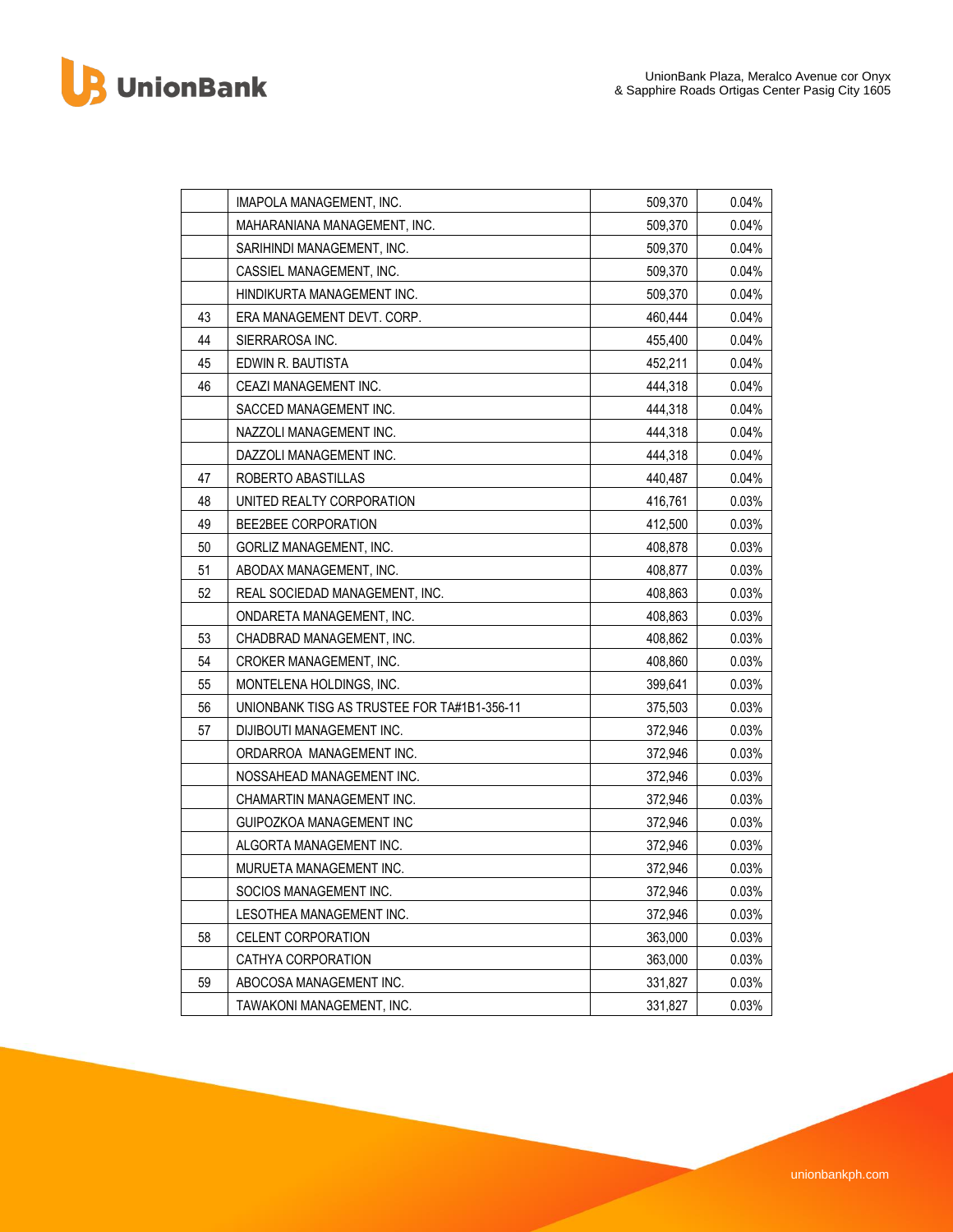B UnionBank

| 331,826<br><b>GANANDO MANAGEMENT, INC.</b><br>61<br>330,000<br>INSAVVY, INC.<br><b>CINOM CORPORATION</b><br>330,000<br>62<br>JOYCE S. GONZALEZ<br>323,917<br>63<br>ALBERTO MENDOZA &/OR JEANIE C. MENDOZA<br>293,218<br>64<br>286,435<br>JACOB ASSAD, SR.<br>65<br><b>AGIKIK CORPORATION</b><br>247,036<br>66<br>SEAWWI MANAGEMENT INC<br>245,665<br>CAUCI MANAGEMENT INC<br>245,665<br>67<br>DAUCI MANAGEMENT INC<br>245,664<br>NAVIFFE MANAGEMENT INC<br>245,664<br>68<br>SARABO MANAGEMENT, INC.<br>236,751<br>NICABO MANAGEMENT, INC.<br>236,751<br>CARABBEU MANAGEMENT, INC.<br>236,751<br>DAVICKA MANAGEMENT, INC.<br>236,751<br>69<br>JULIE C. GO<br>234,530<br>70<br>ARTURO ANDRES (DECEASED)<br>234,397<br>71<br><b>TAASAKA CORPORATION</b><br>224,400<br>72<br>ANTONINO AGUSTIN SAYO FAJARDO<br>223,120<br>73<br><b>AYTEK CORPORATION</b><br>220,770<br>74<br>M.H. MANAGEMENT & DEVT. CORP.<br>215,217<br>75<br>ABOITIZ & CO., INC. (ACO) ITF MYA MGT. CORP.<br>212,064<br>212,064<br>ABOITIZ & CO., INC. ITF ERA MGMT. & DEV. CORP (ACO)<br>76<br>DIANA O. ONG<br>201,103<br>77<br>BEATRIZ O. UY<br>201,102 | 0.03%<br>0.03%<br>0.03%<br>0.03%<br>0.02%<br>0.02%<br>0.02%<br>0.02%<br>0.02%<br>0.02%<br>0.02%<br>0.02%<br>0.02%<br>0.02%<br>0.02% |
|------------------------------------------------------------------------------------------------------------------------------------------------------------------------------------------------------------------------------------------------------------------------------------------------------------------------------------------------------------------------------------------------------------------------------------------------------------------------------------------------------------------------------------------------------------------------------------------------------------------------------------------------------------------------------------------------------------------------------------------------------------------------------------------------------------------------------------------------------------------------------------------------------------------------------------------------------------------------------------------------------------------------------------------------------------------------------------------------------------------------|-------------------------------------------------------------------------------------------------------------------------------------|
|                                                                                                                                                                                                                                                                                                                                                                                                                                                                                                                                                                                                                                                                                                                                                                                                                                                                                                                                                                                                                                                                                                                        |                                                                                                                                     |
|                                                                                                                                                                                                                                                                                                                                                                                                                                                                                                                                                                                                                                                                                                                                                                                                                                                                                                                                                                                                                                                                                                                        |                                                                                                                                     |
|                                                                                                                                                                                                                                                                                                                                                                                                                                                                                                                                                                                                                                                                                                                                                                                                                                                                                                                                                                                                                                                                                                                        |                                                                                                                                     |
|                                                                                                                                                                                                                                                                                                                                                                                                                                                                                                                                                                                                                                                                                                                                                                                                                                                                                                                                                                                                                                                                                                                        |                                                                                                                                     |
|                                                                                                                                                                                                                                                                                                                                                                                                                                                                                                                                                                                                                                                                                                                                                                                                                                                                                                                                                                                                                                                                                                                        |                                                                                                                                     |
|                                                                                                                                                                                                                                                                                                                                                                                                                                                                                                                                                                                                                                                                                                                                                                                                                                                                                                                                                                                                                                                                                                                        |                                                                                                                                     |
|                                                                                                                                                                                                                                                                                                                                                                                                                                                                                                                                                                                                                                                                                                                                                                                                                                                                                                                                                                                                                                                                                                                        |                                                                                                                                     |
|                                                                                                                                                                                                                                                                                                                                                                                                                                                                                                                                                                                                                                                                                                                                                                                                                                                                                                                                                                                                                                                                                                                        |                                                                                                                                     |
|                                                                                                                                                                                                                                                                                                                                                                                                                                                                                                                                                                                                                                                                                                                                                                                                                                                                                                                                                                                                                                                                                                                        |                                                                                                                                     |
|                                                                                                                                                                                                                                                                                                                                                                                                                                                                                                                                                                                                                                                                                                                                                                                                                                                                                                                                                                                                                                                                                                                        |                                                                                                                                     |
|                                                                                                                                                                                                                                                                                                                                                                                                                                                                                                                                                                                                                                                                                                                                                                                                                                                                                                                                                                                                                                                                                                                        |                                                                                                                                     |
|                                                                                                                                                                                                                                                                                                                                                                                                                                                                                                                                                                                                                                                                                                                                                                                                                                                                                                                                                                                                                                                                                                                        |                                                                                                                                     |
|                                                                                                                                                                                                                                                                                                                                                                                                                                                                                                                                                                                                                                                                                                                                                                                                                                                                                                                                                                                                                                                                                                                        |                                                                                                                                     |
|                                                                                                                                                                                                                                                                                                                                                                                                                                                                                                                                                                                                                                                                                                                                                                                                                                                                                                                                                                                                                                                                                                                        |                                                                                                                                     |
|                                                                                                                                                                                                                                                                                                                                                                                                                                                                                                                                                                                                                                                                                                                                                                                                                                                                                                                                                                                                                                                                                                                        |                                                                                                                                     |
|                                                                                                                                                                                                                                                                                                                                                                                                                                                                                                                                                                                                                                                                                                                                                                                                                                                                                                                                                                                                                                                                                                                        | 0.02%                                                                                                                               |
|                                                                                                                                                                                                                                                                                                                                                                                                                                                                                                                                                                                                                                                                                                                                                                                                                                                                                                                                                                                                                                                                                                                        | 0.02%                                                                                                                               |
|                                                                                                                                                                                                                                                                                                                                                                                                                                                                                                                                                                                                                                                                                                                                                                                                                                                                                                                                                                                                                                                                                                                        | 0.02%                                                                                                                               |
|                                                                                                                                                                                                                                                                                                                                                                                                                                                                                                                                                                                                                                                                                                                                                                                                                                                                                                                                                                                                                                                                                                                        | 0.02%                                                                                                                               |
|                                                                                                                                                                                                                                                                                                                                                                                                                                                                                                                                                                                                                                                                                                                                                                                                                                                                                                                                                                                                                                                                                                                        | 0.02%                                                                                                                               |
|                                                                                                                                                                                                                                                                                                                                                                                                                                                                                                                                                                                                                                                                                                                                                                                                                                                                                                                                                                                                                                                                                                                        | 0.02%                                                                                                                               |
|                                                                                                                                                                                                                                                                                                                                                                                                                                                                                                                                                                                                                                                                                                                                                                                                                                                                                                                                                                                                                                                                                                                        | 0.02%                                                                                                                               |
|                                                                                                                                                                                                                                                                                                                                                                                                                                                                                                                                                                                                                                                                                                                                                                                                                                                                                                                                                                                                                                                                                                                        | 0.02%                                                                                                                               |
|                                                                                                                                                                                                                                                                                                                                                                                                                                                                                                                                                                                                                                                                                                                                                                                                                                                                                                                                                                                                                                                                                                                        | 0.02%                                                                                                                               |
|                                                                                                                                                                                                                                                                                                                                                                                                                                                                                                                                                                                                                                                                                                                                                                                                                                                                                                                                                                                                                                                                                                                        | 0.02%                                                                                                                               |
| 78<br><b>BATLEK CORPORATION</b><br>198,000                                                                                                                                                                                                                                                                                                                                                                                                                                                                                                                                                                                                                                                                                                                                                                                                                                                                                                                                                                                                                                                                             | 0.02%                                                                                                                               |
| 79<br>FE B. MACALINO<br>184,163                                                                                                                                                                                                                                                                                                                                                                                                                                                                                                                                                                                                                                                                                                                                                                                                                                                                                                                                                                                                                                                                                        | 0.02%                                                                                                                               |
| 80<br>KANGYAN CORPORATION<br>181,500                                                                                                                                                                                                                                                                                                                                                                                                                                                                                                                                                                                                                                                                                                                                                                                                                                                                                                                                                                                                                                                                                   | 0.01%                                                                                                                               |
| 81<br>AMALIA DOMINIQUE ABOITIZ<br>179,940                                                                                                                                                                                                                                                                                                                                                                                                                                                                                                                                                                                                                                                                                                                                                                                                                                                                                                                                                                                                                                                                              | 0.01%                                                                                                                               |
| 82<br>179,561<br>CHRISTA ANDREA ABOITIZ                                                                                                                                                                                                                                                                                                                                                                                                                                                                                                                                                                                                                                                                                                                                                                                                                                                                                                                                                                                                                                                                                | 0.01%                                                                                                                               |
| 83<br>EDWIN B. LIM<br>175,066                                                                                                                                                                                                                                                                                                                                                                                                                                                                                                                                                                                                                                                                                                                                                                                                                                                                                                                                                                                                                                                                                          | 0.01%                                                                                                                               |
| 84<br>173,619<br><b>FAUSTO R. PREYSLER</b>                                                                                                                                                                                                                                                                                                                                                                                                                                                                                                                                                                                                                                                                                                                                                                                                                                                                                                                                                                                                                                                                             | 0.01%                                                                                                                               |
| 85<br>RAMON DE SANTOS MATIAS<br>169,377                                                                                                                                                                                                                                                                                                                                                                                                                                                                                                                                                                                                                                                                                                                                                                                                                                                                                                                                                                                                                                                                                | 0.01%                                                                                                                               |
| 86<br>165,000<br><b>MEKANDA CORPORATION</b>                                                                                                                                                                                                                                                                                                                                                                                                                                                                                                                                                                                                                                                                                                                                                                                                                                                                                                                                                                                                                                                                            | 0.01%                                                                                                                               |
| 0.01%<br>PAKPAK CORPORATION<br>165,000                                                                                                                                                                                                                                                                                                                                                                                                                                                                                                                                                                                                                                                                                                                                                                                                                                                                                                                                                                                                                                                                                 |                                                                                                                                     |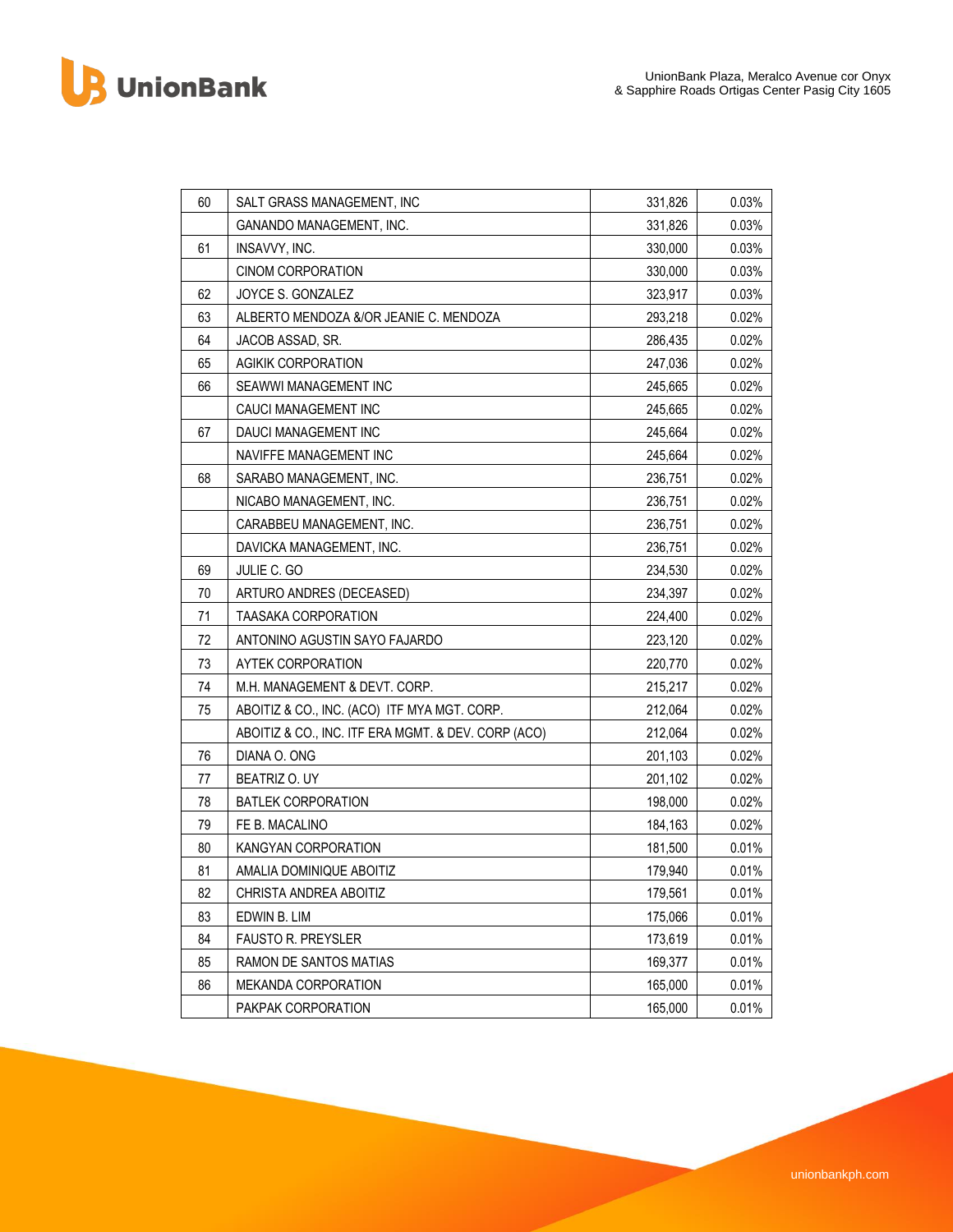**UnionBank** 

| 87  | SOCIAL SECURITY SYSTEM (LT)         | 163,290       | 0.01%   |
|-----|-------------------------------------|---------------|---------|
| 88  | JOSE EMMANUEL U. HILADO             | 160,627       | 0.01%   |
| 89  | EUSKADI MANAGEMENT INC              | 158,419       | 0.01%   |
| 90  | ZUBEROA MANAGEMENT INC              | 158,417       | 0.01%   |
| 91  | OSASUNA MANAGEMENT INC              | 158,416       | 0.01%   |
| 92  | JO-ANN FATIMA L. TOLENTINO          | 144,368       | 0.01%   |
| 93  | <b>HENRY RHOEL R. AGUDA</b>         | 143,512       | 0.01%   |
| 94  | CATALINO S. ABACAN                  | 131,222       | 0.01%   |
| 95  | PANGANTUAN CORPORATION              | 130,165       | 0.01%   |
| 96  | ANG GUAN PIAO                       | 127,912       | 0.01%   |
| 97  | <b>RAMON G. DUARTE</b>              | 126,795       | 0.01%   |
| 98  | <b>GENARO V. LAPEZ</b>              | 118,283       | 0.01%   |
| 99  | FDWIN G. PINFDA                     | 115,322       | 0.01%   |
| 100 | VICENTE M. DE VERA                  | 99,000        | 0.01%   |
|     |                                     |               |         |
|     | <b>SUB-TOTAL</b>                    | 1,208,658,464 | 99.19%  |
|     | <b>OTHER STOCKHOLDERS</b>           | 9,813,003     | 0.81%   |
|     |                                     |               |         |
|     | TOTAL ISSUED AND OUTSTANDING SHARES | 1,218,471,467 | 100.00% |
|     |                                     | ============  | 100.00% |

# **Very truly yours,**

UBP TISG - STOCK TRANSFER DEPARTMENT

### **REYMUNDO A. MENDOZA**

Team Lead, Quality Assurance and Allied Services-Trust Operations UBP Trust and Investment Services Group

ana Len Q. avalen

**ANNA LEA O. AXALAN** Head, Trust Operations UBP Trust and Investment Services Group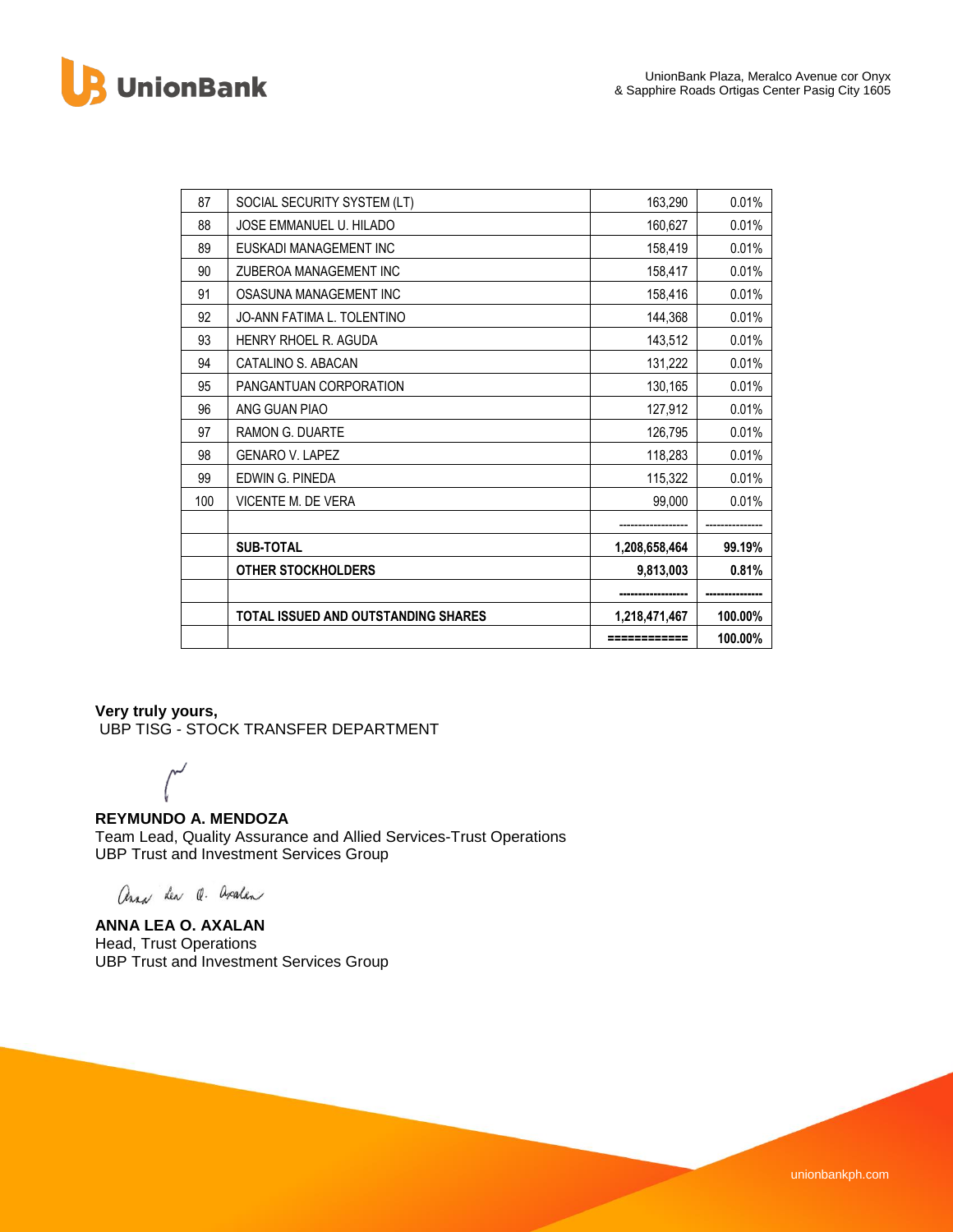## **OUTSTANDING BALANCES FOR A SPECIFIC COMPANY**

Company Code - UBP000000000

| <b>BPNAME</b><br><b>HOLDINGS</b><br><b>UPCC SECURITIES CORP.</b><br>85,331<br>A & A SECURITIES, INC.<br>140,947<br>1,048,459<br><b>ABACUS SECURITIES CORPORATION</b><br>PHILSTOCKS FINANCIAL INC<br>134,104<br>A. T. DE CASTRO SECURITIES CORP.<br>110,620<br>ALL ASIA SECURITIES MANAGEMENT CORP.<br>237<br>15,685<br>ALPHA SECURITIES CORP.<br>8,519<br><b>BA SECURITIES, INC.</b><br>102,917<br><b>AP SECURITIES INCORPORATED</b><br>ANSALDO, GODINEZ & CO., INC.<br>280,798<br>AB CAPITAL SECURITIES, INC.<br>167,672<br><b>SB EQUITIES, INC.</b><br>496,735<br>ASIA PACIFIC CAPITAL EQUITIES & SECURITIES CORP.<br>1,764<br>47,350<br><b>ASIASEC EQUITIES, INC.</b><br>ASTRA SECURITIES CORPORATION<br>44,051<br>6,329<br>CHINA BANK SECURITIES CORPORATION<br>40,707<br><b>BELSON SECURITIES, INC.</b><br>5,436<br>BENJAMIN CO CA & CO., INC.<br>B. H. CHUA SECURITIES CORPORATION<br>66<br>JAKA SECURITIES CORP.<br>182<br>9,771,225<br><b>BPI SECURITIES CORPORATION</b><br>CAMPOS, LANUZA & COMPANY, INC.<br>232,046<br>SINCERE SECURITIES CORPORATION<br>1,062<br><b>CENTURY SECURITIES CORPORATION</b><br>175,656<br>CTS GLOBAL EQUITY GROUP, INC.<br>21,591<br>33,991<br>TRITON SECURITIES CORP.<br>PHILEO ALLIED SECURITIES (PHILIPPINES), INC.<br>99<br>10,252<br><b>IGC SECURITIES INC.</b><br>2,815<br><b>CUALOPING SECURITIES CORPORATION</b><br>85,356<br>DAVID GO SECURITIES CORP.<br>DIVERSIFIED SECURITIES, INC.<br>703,033<br>E. CHUA CHIACO SECURITIES, INC.<br>192,224<br>EQUITABLE SECURIITES (PHILS.) INC.<br>16<br><b>EAST WEST CAPITAL CORPORATION</b><br>49,217<br><b>EASTERN SECURITIES DEVELOPMENT CORPORATION</b><br>81,434<br>EQUITIWORLD SECURITIES, INC.<br>19,121<br>EVERGREEN STOCK BROKERAGE & SEC., INC.<br>256,580<br>FIRST ORIENT SECURITIES, INC.<br>4,170<br>F. YAP SECURITIES, INC.<br>38,718<br><b>AURORA SECURITIES, INC.</b><br>72<br>49,293<br><b>GLOBALINKS SECURITIES &amp; STOCKS, INC.</b><br>JSG SECURITIES, INC.<br>22,822<br>GOLDSTAR SECURITIES, INC.<br>19,770<br>GUILD SECURITIES, INC.<br>71,757<br>HDI SECURITIES, INC.<br>977,068<br>H. E. BENNETT SECURITIES, INC.<br>21,858<br>HIGHLAND SECURITIES PHIL., INC.<br>66<br>HK SECURITIES, INC.<br>156<br>I. ACKERMAN & CO., INC.<br>12,148<br>I. B. GIMENEZ SECURITIES, INC.<br>4,729 | Business Date: December 29, 2020 |         |
|---------------------------------------------------------------------------------------------------------------------------------------------------------------------------------------------------------------------------------------------------------------------------------------------------------------------------------------------------------------------------------------------------------------------------------------------------------------------------------------------------------------------------------------------------------------------------------------------------------------------------------------------------------------------------------------------------------------------------------------------------------------------------------------------------------------------------------------------------------------------------------------------------------------------------------------------------------------------------------------------------------------------------------------------------------------------------------------------------------------------------------------------------------------------------------------------------------------------------------------------------------------------------------------------------------------------------------------------------------------------------------------------------------------------------------------------------------------------------------------------------------------------------------------------------------------------------------------------------------------------------------------------------------------------------------------------------------------------------------------------------------------------------------------------------------------------------------------------------------------------------------------------------------------------------------------------------------------------------------------------------------------------------------------------------------------------------------------------------------------------------------------------------------------------------------------------------------------------------------------------------------------------------------------------------|----------------------------------|---------|
|                                                                                                                                                                                                                                                                                                                                                                                                                                                                                                                                                                                                                                                                                                                                                                                                                                                                                                                                                                                                                                                                                                                                                                                                                                                                                                                                                                                                                                                                                                                                                                                                                                                                                                                                                                                                                                                                                                                                                                                                                                                                                                                                                                                                                                                                                                   |                                  |         |
|                                                                                                                                                                                                                                                                                                                                                                                                                                                                                                                                                                                                                                                                                                                                                                                                                                                                                                                                                                                                                                                                                                                                                                                                                                                                                                                                                                                                                                                                                                                                                                                                                                                                                                                                                                                                                                                                                                                                                                                                                                                                                                                                                                                                                                                                                                   |                                  |         |
|                                                                                                                                                                                                                                                                                                                                                                                                                                                                                                                                                                                                                                                                                                                                                                                                                                                                                                                                                                                                                                                                                                                                                                                                                                                                                                                                                                                                                                                                                                                                                                                                                                                                                                                                                                                                                                                                                                                                                                                                                                                                                                                                                                                                                                                                                                   |                                  |         |
|                                                                                                                                                                                                                                                                                                                                                                                                                                                                                                                                                                                                                                                                                                                                                                                                                                                                                                                                                                                                                                                                                                                                                                                                                                                                                                                                                                                                                                                                                                                                                                                                                                                                                                                                                                                                                                                                                                                                                                                                                                                                                                                                                                                                                                                                                                   |                                  |         |
|                                                                                                                                                                                                                                                                                                                                                                                                                                                                                                                                                                                                                                                                                                                                                                                                                                                                                                                                                                                                                                                                                                                                                                                                                                                                                                                                                                                                                                                                                                                                                                                                                                                                                                                                                                                                                                                                                                                                                                                                                                                                                                                                                                                                                                                                                                   |                                  |         |
|                                                                                                                                                                                                                                                                                                                                                                                                                                                                                                                                                                                                                                                                                                                                                                                                                                                                                                                                                                                                                                                                                                                                                                                                                                                                                                                                                                                                                                                                                                                                                                                                                                                                                                                                                                                                                                                                                                                                                                                                                                                                                                                                                                                                                                                                                                   |                                  |         |
|                                                                                                                                                                                                                                                                                                                                                                                                                                                                                                                                                                                                                                                                                                                                                                                                                                                                                                                                                                                                                                                                                                                                                                                                                                                                                                                                                                                                                                                                                                                                                                                                                                                                                                                                                                                                                                                                                                                                                                                                                                                                                                                                                                                                                                                                                                   |                                  |         |
|                                                                                                                                                                                                                                                                                                                                                                                                                                                                                                                                                                                                                                                                                                                                                                                                                                                                                                                                                                                                                                                                                                                                                                                                                                                                                                                                                                                                                                                                                                                                                                                                                                                                                                                                                                                                                                                                                                                                                                                                                                                                                                                                                                                                                                                                                                   |                                  |         |
|                                                                                                                                                                                                                                                                                                                                                                                                                                                                                                                                                                                                                                                                                                                                                                                                                                                                                                                                                                                                                                                                                                                                                                                                                                                                                                                                                                                                                                                                                                                                                                                                                                                                                                                                                                                                                                                                                                                                                                                                                                                                                                                                                                                                                                                                                                   |                                  |         |
|                                                                                                                                                                                                                                                                                                                                                                                                                                                                                                                                                                                                                                                                                                                                                                                                                                                                                                                                                                                                                                                                                                                                                                                                                                                                                                                                                                                                                                                                                                                                                                                                                                                                                                                                                                                                                                                                                                                                                                                                                                                                                                                                                                                                                                                                                                   |                                  |         |
|                                                                                                                                                                                                                                                                                                                                                                                                                                                                                                                                                                                                                                                                                                                                                                                                                                                                                                                                                                                                                                                                                                                                                                                                                                                                                                                                                                                                                                                                                                                                                                                                                                                                                                                                                                                                                                                                                                                                                                                                                                                                                                                                                                                                                                                                                                   |                                  |         |
|                                                                                                                                                                                                                                                                                                                                                                                                                                                                                                                                                                                                                                                                                                                                                                                                                                                                                                                                                                                                                                                                                                                                                                                                                                                                                                                                                                                                                                                                                                                                                                                                                                                                                                                                                                                                                                                                                                                                                                                                                                                                                                                                                                                                                                                                                                   |                                  |         |
|                                                                                                                                                                                                                                                                                                                                                                                                                                                                                                                                                                                                                                                                                                                                                                                                                                                                                                                                                                                                                                                                                                                                                                                                                                                                                                                                                                                                                                                                                                                                                                                                                                                                                                                                                                                                                                                                                                                                                                                                                                                                                                                                                                                                                                                                                                   |                                  |         |
|                                                                                                                                                                                                                                                                                                                                                                                                                                                                                                                                                                                                                                                                                                                                                                                                                                                                                                                                                                                                                                                                                                                                                                                                                                                                                                                                                                                                                                                                                                                                                                                                                                                                                                                                                                                                                                                                                                                                                                                                                                                                                                                                                                                                                                                                                                   |                                  |         |
|                                                                                                                                                                                                                                                                                                                                                                                                                                                                                                                                                                                                                                                                                                                                                                                                                                                                                                                                                                                                                                                                                                                                                                                                                                                                                                                                                                                                                                                                                                                                                                                                                                                                                                                                                                                                                                                                                                                                                                                                                                                                                                                                                                                                                                                                                                   |                                  |         |
|                                                                                                                                                                                                                                                                                                                                                                                                                                                                                                                                                                                                                                                                                                                                                                                                                                                                                                                                                                                                                                                                                                                                                                                                                                                                                                                                                                                                                                                                                                                                                                                                                                                                                                                                                                                                                                                                                                                                                                                                                                                                                                                                                                                                                                                                                                   |                                  |         |
|                                                                                                                                                                                                                                                                                                                                                                                                                                                                                                                                                                                                                                                                                                                                                                                                                                                                                                                                                                                                                                                                                                                                                                                                                                                                                                                                                                                                                                                                                                                                                                                                                                                                                                                                                                                                                                                                                                                                                                                                                                                                                                                                                                                                                                                                                                   |                                  |         |
|                                                                                                                                                                                                                                                                                                                                                                                                                                                                                                                                                                                                                                                                                                                                                                                                                                                                                                                                                                                                                                                                                                                                                                                                                                                                                                                                                                                                                                                                                                                                                                                                                                                                                                                                                                                                                                                                                                                                                                                                                                                                                                                                                                                                                                                                                                   |                                  |         |
|                                                                                                                                                                                                                                                                                                                                                                                                                                                                                                                                                                                                                                                                                                                                                                                                                                                                                                                                                                                                                                                                                                                                                                                                                                                                                                                                                                                                                                                                                                                                                                                                                                                                                                                                                                                                                                                                                                                                                                                                                                                                                                                                                                                                                                                                                                   |                                  |         |
|                                                                                                                                                                                                                                                                                                                                                                                                                                                                                                                                                                                                                                                                                                                                                                                                                                                                                                                                                                                                                                                                                                                                                                                                                                                                                                                                                                                                                                                                                                                                                                                                                                                                                                                                                                                                                                                                                                                                                                                                                                                                                                                                                                                                                                                                                                   |                                  |         |
|                                                                                                                                                                                                                                                                                                                                                                                                                                                                                                                                                                                                                                                                                                                                                                                                                                                                                                                                                                                                                                                                                                                                                                                                                                                                                                                                                                                                                                                                                                                                                                                                                                                                                                                                                                                                                                                                                                                                                                                                                                                                                                                                                                                                                                                                                                   |                                  |         |
|                                                                                                                                                                                                                                                                                                                                                                                                                                                                                                                                                                                                                                                                                                                                                                                                                                                                                                                                                                                                                                                                                                                                                                                                                                                                                                                                                                                                                                                                                                                                                                                                                                                                                                                                                                                                                                                                                                                                                                                                                                                                                                                                                                                                                                                                                                   |                                  |         |
|                                                                                                                                                                                                                                                                                                                                                                                                                                                                                                                                                                                                                                                                                                                                                                                                                                                                                                                                                                                                                                                                                                                                                                                                                                                                                                                                                                                                                                                                                                                                                                                                                                                                                                                                                                                                                                                                                                                                                                                                                                                                                                                                                                                                                                                                                                   |                                  |         |
|                                                                                                                                                                                                                                                                                                                                                                                                                                                                                                                                                                                                                                                                                                                                                                                                                                                                                                                                                                                                                                                                                                                                                                                                                                                                                                                                                                                                                                                                                                                                                                                                                                                                                                                                                                                                                                                                                                                                                                                                                                                                                                                                                                                                                                                                                                   |                                  |         |
|                                                                                                                                                                                                                                                                                                                                                                                                                                                                                                                                                                                                                                                                                                                                                                                                                                                                                                                                                                                                                                                                                                                                                                                                                                                                                                                                                                                                                                                                                                                                                                                                                                                                                                                                                                                                                                                                                                                                                                                                                                                                                                                                                                                                                                                                                                   |                                  |         |
|                                                                                                                                                                                                                                                                                                                                                                                                                                                                                                                                                                                                                                                                                                                                                                                                                                                                                                                                                                                                                                                                                                                                                                                                                                                                                                                                                                                                                                                                                                                                                                                                                                                                                                                                                                                                                                                                                                                                                                                                                                                                                                                                                                                                                                                                                                   |                                  |         |
|                                                                                                                                                                                                                                                                                                                                                                                                                                                                                                                                                                                                                                                                                                                                                                                                                                                                                                                                                                                                                                                                                                                                                                                                                                                                                                                                                                                                                                                                                                                                                                                                                                                                                                                                                                                                                                                                                                                                                                                                                                                                                                                                                                                                                                                                                                   |                                  |         |
|                                                                                                                                                                                                                                                                                                                                                                                                                                                                                                                                                                                                                                                                                                                                                                                                                                                                                                                                                                                                                                                                                                                                                                                                                                                                                                                                                                                                                                                                                                                                                                                                                                                                                                                                                                                                                                                                                                                                                                                                                                                                                                                                                                                                                                                                                                   |                                  |         |
|                                                                                                                                                                                                                                                                                                                                                                                                                                                                                                                                                                                                                                                                                                                                                                                                                                                                                                                                                                                                                                                                                                                                                                                                                                                                                                                                                                                                                                                                                                                                                                                                                                                                                                                                                                                                                                                                                                                                                                                                                                                                                                                                                                                                                                                                                                   |                                  |         |
|                                                                                                                                                                                                                                                                                                                                                                                                                                                                                                                                                                                                                                                                                                                                                                                                                                                                                                                                                                                                                                                                                                                                                                                                                                                                                                                                                                                                                                                                                                                                                                                                                                                                                                                                                                                                                                                                                                                                                                                                                                                                                                                                                                                                                                                                                                   |                                  |         |
|                                                                                                                                                                                                                                                                                                                                                                                                                                                                                                                                                                                                                                                                                                                                                                                                                                                                                                                                                                                                                                                                                                                                                                                                                                                                                                                                                                                                                                                                                                                                                                                                                                                                                                                                                                                                                                                                                                                                                                                                                                                                                                                                                                                                                                                                                                   |                                  |         |
|                                                                                                                                                                                                                                                                                                                                                                                                                                                                                                                                                                                                                                                                                                                                                                                                                                                                                                                                                                                                                                                                                                                                                                                                                                                                                                                                                                                                                                                                                                                                                                                                                                                                                                                                                                                                                                                                                                                                                                                                                                                                                                                                                                                                                                                                                                   |                                  |         |
|                                                                                                                                                                                                                                                                                                                                                                                                                                                                                                                                                                                                                                                                                                                                                                                                                                                                                                                                                                                                                                                                                                                                                                                                                                                                                                                                                                                                                                                                                                                                                                                                                                                                                                                                                                                                                                                                                                                                                                                                                                                                                                                                                                                                                                                                                                   |                                  |         |
|                                                                                                                                                                                                                                                                                                                                                                                                                                                                                                                                                                                                                                                                                                                                                                                                                                                                                                                                                                                                                                                                                                                                                                                                                                                                                                                                                                                                                                                                                                                                                                                                                                                                                                                                                                                                                                                                                                                                                                                                                                                                                                                                                                                                                                                                                                   |                                  |         |
|                                                                                                                                                                                                                                                                                                                                                                                                                                                                                                                                                                                                                                                                                                                                                                                                                                                                                                                                                                                                                                                                                                                                                                                                                                                                                                                                                                                                                                                                                                                                                                                                                                                                                                                                                                                                                                                                                                                                                                                                                                                                                                                                                                                                                                                                                                   |                                  |         |
|                                                                                                                                                                                                                                                                                                                                                                                                                                                                                                                                                                                                                                                                                                                                                                                                                                                                                                                                                                                                                                                                                                                                                                                                                                                                                                                                                                                                                                                                                                                                                                                                                                                                                                                                                                                                                                                                                                                                                                                                                                                                                                                                                                                                                                                                                                   |                                  |         |
|                                                                                                                                                                                                                                                                                                                                                                                                                                                                                                                                                                                                                                                                                                                                                                                                                                                                                                                                                                                                                                                                                                                                                                                                                                                                                                                                                                                                                                                                                                                                                                                                                                                                                                                                                                                                                                                                                                                                                                                                                                                                                                                                                                                                                                                                                                   |                                  |         |
|                                                                                                                                                                                                                                                                                                                                                                                                                                                                                                                                                                                                                                                                                                                                                                                                                                                                                                                                                                                                                                                                                                                                                                                                                                                                                                                                                                                                                                                                                                                                                                                                                                                                                                                                                                                                                                                                                                                                                                                                                                                                                                                                                                                                                                                                                                   |                                  |         |
|                                                                                                                                                                                                                                                                                                                                                                                                                                                                                                                                                                                                                                                                                                                                                                                                                                                                                                                                                                                                                                                                                                                                                                                                                                                                                                                                                                                                                                                                                                                                                                                                                                                                                                                                                                                                                                                                                                                                                                                                                                                                                                                                                                                                                                                                                                   |                                  |         |
|                                                                                                                                                                                                                                                                                                                                                                                                                                                                                                                                                                                                                                                                                                                                                                                                                                                                                                                                                                                                                                                                                                                                                                                                                                                                                                                                                                                                                                                                                                                                                                                                                                                                                                                                                                                                                                                                                                                                                                                                                                                                                                                                                                                                                                                                                                   |                                  |         |
|                                                                                                                                                                                                                                                                                                                                                                                                                                                                                                                                                                                                                                                                                                                                                                                                                                                                                                                                                                                                                                                                                                                                                                                                                                                                                                                                                                                                                                                                                                                                                                                                                                                                                                                                                                                                                                                                                                                                                                                                                                                                                                                                                                                                                                                                                                   |                                  |         |
|                                                                                                                                                                                                                                                                                                                                                                                                                                                                                                                                                                                                                                                                                                                                                                                                                                                                                                                                                                                                                                                                                                                                                                                                                                                                                                                                                                                                                                                                                                                                                                                                                                                                                                                                                                                                                                                                                                                                                                                                                                                                                                                                                                                                                                                                                                   |                                  |         |
|                                                                                                                                                                                                                                                                                                                                                                                                                                                                                                                                                                                                                                                                                                                                                                                                                                                                                                                                                                                                                                                                                                                                                                                                                                                                                                                                                                                                                                                                                                                                                                                                                                                                                                                                                                                                                                                                                                                                                                                                                                                                                                                                                                                                                                                                                                   |                                  |         |
|                                                                                                                                                                                                                                                                                                                                                                                                                                                                                                                                                                                                                                                                                                                                                                                                                                                                                                                                                                                                                                                                                                                                                                                                                                                                                                                                                                                                                                                                                                                                                                                                                                                                                                                                                                                                                                                                                                                                                                                                                                                                                                                                                                                                                                                                                                   |                                  |         |
|                                                                                                                                                                                                                                                                                                                                                                                                                                                                                                                                                                                                                                                                                                                                                                                                                                                                                                                                                                                                                                                                                                                                                                                                                                                                                                                                                                                                                                                                                                                                                                                                                                                                                                                                                                                                                                                                                                                                                                                                                                                                                                                                                                                                                                                                                                   |                                  |         |
|                                                                                                                                                                                                                                                                                                                                                                                                                                                                                                                                                                                                                                                                                                                                                                                                                                                                                                                                                                                                                                                                                                                                                                                                                                                                                                                                                                                                                                                                                                                                                                                                                                                                                                                                                                                                                                                                                                                                                                                                                                                                                                                                                                                                                                                                                                   |                                  |         |
|                                                                                                                                                                                                                                                                                                                                                                                                                                                                                                                                                                                                                                                                                                                                                                                                                                                                                                                                                                                                                                                                                                                                                                                                                                                                                                                                                                                                                                                                                                                                                                                                                                                                                                                                                                                                                                                                                                                                                                                                                                                                                                                                                                                                                                                                                                   |                                  |         |
|                                                                                                                                                                                                                                                                                                                                                                                                                                                                                                                                                                                                                                                                                                                                                                                                                                                                                                                                                                                                                                                                                                                                                                                                                                                                                                                                                                                                                                                                                                                                                                                                                                                                                                                                                                                                                                                                                                                                                                                                                                                                                                                                                                                                                                                                                                   |                                  |         |
|                                                                                                                                                                                                                                                                                                                                                                                                                                                                                                                                                                                                                                                                                                                                                                                                                                                                                                                                                                                                                                                                                                                                                                                                                                                                                                                                                                                                                                                                                                                                                                                                                                                                                                                                                                                                                                                                                                                                                                                                                                                                                                                                                                                                                                                                                                   |                                  |         |
|                                                                                                                                                                                                                                                                                                                                                                                                                                                                                                                                                                                                                                                                                                                                                                                                                                                                                                                                                                                                                                                                                                                                                                                                                                                                                                                                                                                                                                                                                                                                                                                                                                                                                                                                                                                                                                                                                                                                                                                                                                                                                                                                                                                                                                                                                                   |                                  |         |
|                                                                                                                                                                                                                                                                                                                                                                                                                                                                                                                                                                                                                                                                                                                                                                                                                                                                                                                                                                                                                                                                                                                                                                                                                                                                                                                                                                                                                                                                                                                                                                                                                                                                                                                                                                                                                                                                                                                                                                                                                                                                                                                                                                                                                                                                                                   |                                  |         |
|                                                                                                                                                                                                                                                                                                                                                                                                                                                                                                                                                                                                                                                                                                                                                                                                                                                                                                                                                                                                                                                                                                                                                                                                                                                                                                                                                                                                                                                                                                                                                                                                                                                                                                                                                                                                                                                                                                                                                                                                                                                                                                                                                                                                                                                                                                   |                                  |         |
|                                                                                                                                                                                                                                                                                                                                                                                                                                                                                                                                                                                                                                                                                                                                                                                                                                                                                                                                                                                                                                                                                                                                                                                                                                                                                                                                                                                                                                                                                                                                                                                                                                                                                                                                                                                                                                                                                                                                                                                                                                                                                                                                                                                                                                                                                                   | INVESTORS SECURITIES, INC,       | 332,436 |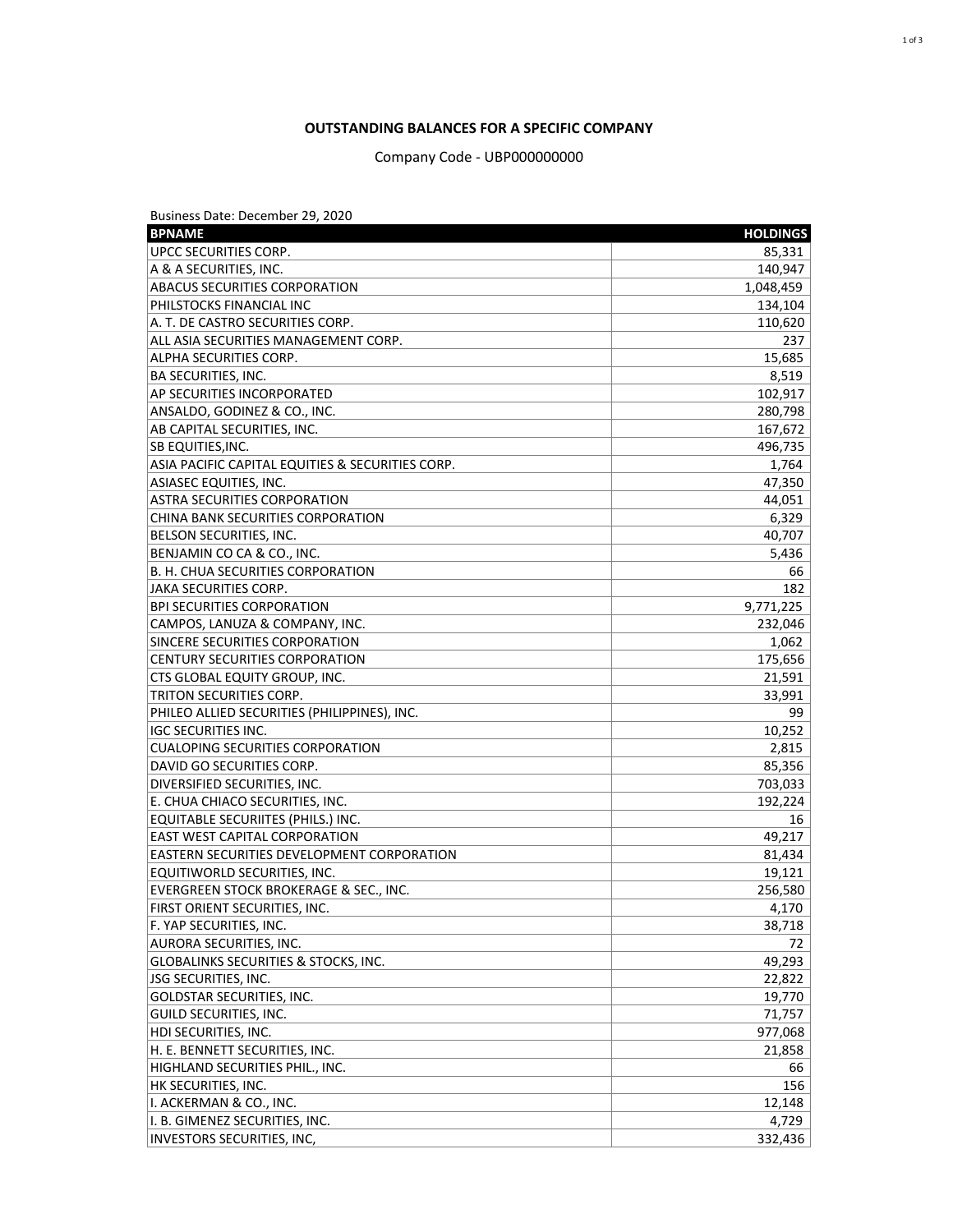| <b>BPNAME</b>                                     | <b>HOLDINGS</b> |
|---------------------------------------------------|-----------------|
| IMPERIAL,DE GUZMAN,ABALOS & CO.,INC.              | 111,262         |
| INTRA-INVEST SECURITIES, INC.                     | 14,029          |
| ASIAN CAPITAL EQUITIES, INC.                      | 151             |
| J.M. BARCELON & CO., INC.                         | 12,966          |
| <b>VALUE QUEST SECURITIES CORPORATION</b>         | 420,934         |
| <b>STRATEGIC EQUITIES CORP.</b>                   | 788,146         |
| LARRGO SECURITIES CO., INC.                       | 3,640           |
| LIPPO SECURITIES, INC.                            | 2,625           |
| LOPEZ, LOCSIN, LEDESMA & CO., INC.                | 13,053          |
| LUCKY SECURITIES, INC.                            | 8,588           |
| LUYS SECURITIES COMPANY, INC.                     | 113,913         |
| MANDARIN SECURITIES CORPORATION                   | 47,052          |
| MARIAN SECURITIES, INC.                           | 47,861          |
| MARINO OLONDRIZ Y CIA                             | 112             |
| COL Financial Group, Inc.                         | 1,753,918       |
| DA MARKET SECURITIES, INC.                        | 71,041          |
| MERCANTILE SECURITIES CORP.                       | 4,394           |
| MERIDIAN SECURITIES, INC.                         | 532,209         |
| MDR SECURITIES, INC.                              | 393,841         |
| <b>REGIS PARTNERS, INC.</b>                       | 16,092          |
| MOUNT PEAK SECURITIES, INC.                       | 1,459           |
| NEW WORLD SECURITIES CO., INC.                    | 53,054          |
| OPTIMUM SECURITIES CORPORATION                    | 72,566          |
| <b>RCBC SECURITIES, INC.</b>                      | 19,556          |
| PAN ASIA SECURITIES CORP.                         | 75,575          |
| PAPA SECURITIES CORPORATION                       | 120,817,011     |
| MAYBANK ATR KIM ENG SECURITIES, INC.              | 2,765,199       |
| PLATINUM SECURITIES, INC.                         | 113,192         |
| PNB SECURITIES, INC.                              | 47,646          |
| PREMIUM SECURITIES, INC.                          | 181,647         |
| <b>PRYCE SECURITIES, INC.</b>                     | 16              |
| SALISBURY BKT SECURITIES CORPORATION              | 7,869           |
| QUALITY INVESTMENTS & SECURITIES CORPORATION      | 262,407         |
| R & L INVESTMENTS, INC.                           | 2,480           |
| <b>ALAKOR SECURITIES CORPORATION</b>              | 6,436           |
| R. COYIUTO SECURITIES, INC.                       | 195,431         |
| REGINA CAPITAL DEVELOPMENT CORPORATION            | 60,696          |
| R. NUBLA SECURITIES, INC.                         | 1,995,221       |
| AAA SOUTHEAST EQUITIES, INCORPORATED              | 80,732          |
| R. S. LIM & CO., INC.                             | 871,689         |
| RTG & COMPANY, INC.                               | 33,394          |
| S.J. ROXAS & CO., INC.                            | 87,533          |
| SECURITIES SPECIALISTS, INC.                      | 42,113          |
| FIDELITY SECURITIES, INC.                         | 167,993         |
| SUMMIT SECURITIES, INC.                           | 57,135          |
| <b>STANDARD SECURITIES CORPORATION</b>            | 693,853         |
| SUPREME STOCKBROKERS, INC                         | 2,438           |
| TANSENGCO & CO., INC.                             | 187,467         |
| THE FIRST RESOURCES MANAGEMENT & SECURITIES CORP. | 332,215         |
| TOWER SECURITIES, INC.                            | 969,086         |
| <b>APEX PHILIPPINES EQUITIES CORPORATION</b>      | 6               |
| TRENDLINE SECURITIES CORPORATION                  | 655             |
| TRI-STATE SECURITIES, INC.                        | 4,725           |
| UCPB SECURITIES, INC.                             | 67,910          |
| UOB KAY HIAN SECURITIES (PHILS.), INC.            | 10,840          |
| E.SECURITIES, INC.                                | 1,595           |
| VENTURE SECURITIES, INC.                          | 17,212          |
| FIRST METRO SECURITIES BROKERAGE CORP.            | 1,243,487       |